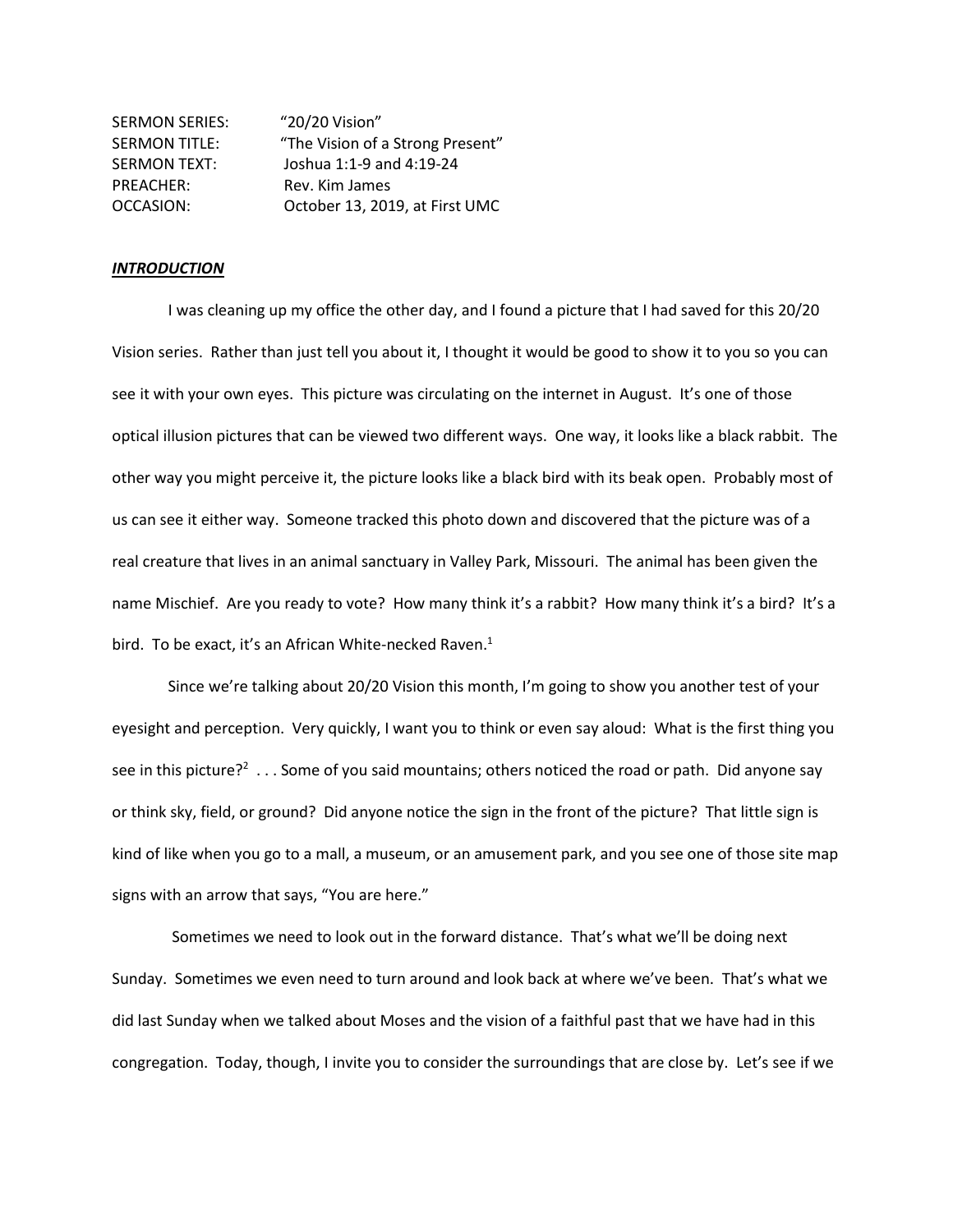can get our bearings as to where we are right now. Using the early chapters of Joshua's story as our guide, let's see if we can perceive "The Vision of a Strong Present."

## *1—THE VISION OF A STRONG PRESENT IN THE JOSHUA STORY*

OK. So, if you were here last Sunday, you remember that Deuteronomy 34 told us that Moses climbed up on Mount Nebo and looked over into the Promised Land. But, at 120 years old, it was time for Moses to turn over the vision to Joshua. So, before he died, Moses laid hands on Joshua and blessed him as the new leader of the Jewish people.

Now, in Joshua chapter one, we find the new, younger leader eager to get going. Chomping at the bit might be a better image. The book of Numbers, chapter 13, tells us that, years previously, Joshua had been one of the 12 spies that Moses had sent ahead to check out the land of Canaan. When the scouts returned, they reported that they had seen some great resources there. They described it as a land flowing with milk and honey and abundant with fruit. Decades later, Joshua could probably still salivate over the grapes, pomegranates, and figs.

With those images in his mind's eye, Joshua eagerly perceived God's instructions to get the people moving. Beginning in Joshua 1:2, we hear God telling him, "Now proceed to cross the Jordan [River], you and all this people, into the land that I am giving to them . . . as I promised Moses." God's promise to the people was no longer only in the past with Abraham or Moses. Nor was God's promise only in some distant future. The **first** reason Joshua could see the vision of a strong present was because **God's promise was finally happening right now!**

A **second** reason Joshua and his people were able to see the vision of a strong present was that **God promised to be with them**. As God sent them forward into the Promised Land, God didn't just say, "Ready, set, go!" and then leave Joshua and the Hebrews to their own devices. Just like our Veterans' Tribute Run and Walk yesterday had guides and hospitality stands along the course to make sure no one got lost and everyone was OK, God promised to be with Joshua and his people. In verse five, God said,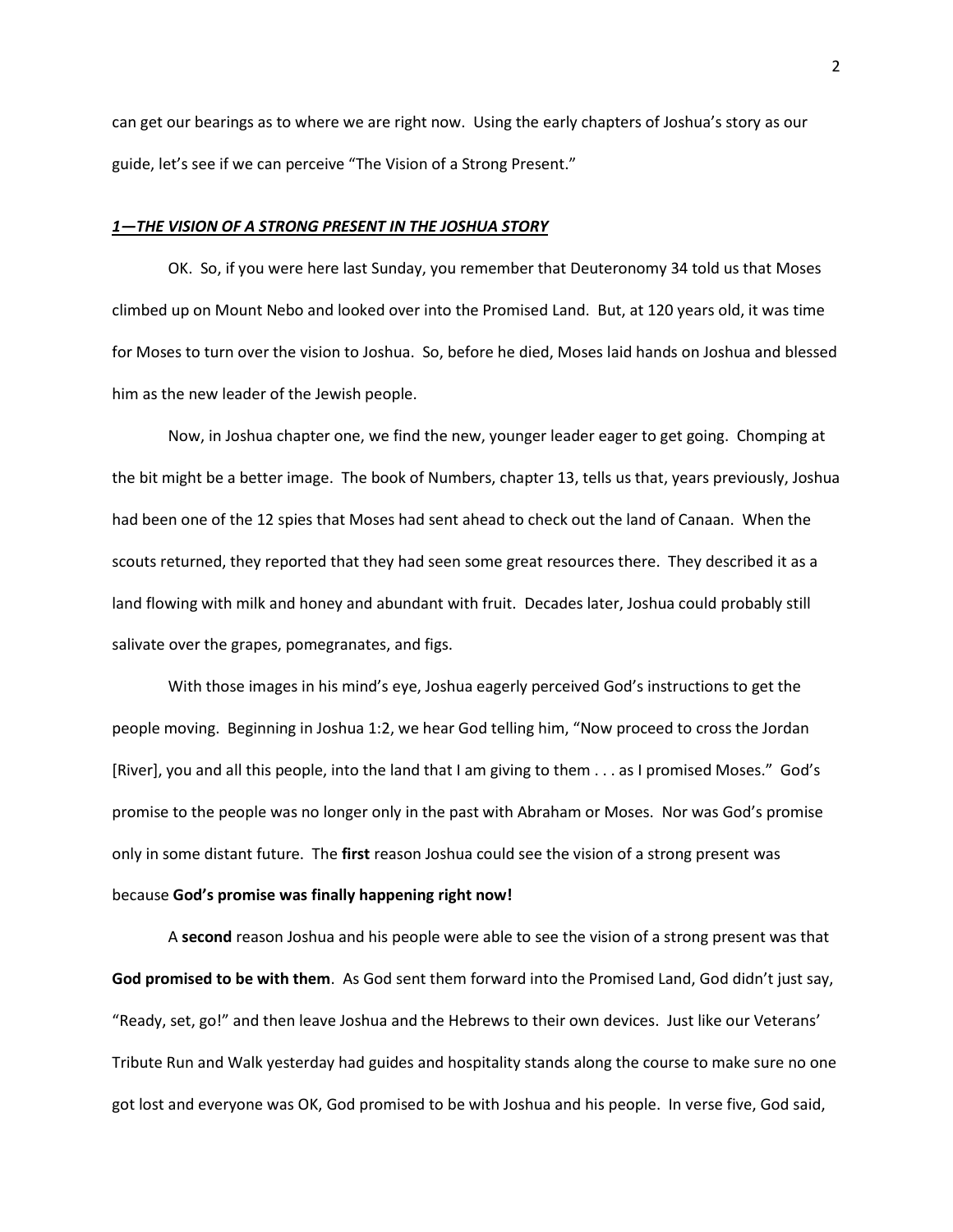"No one shall be able to stand against you all the days of your life. As I was with Moses, so I will be with you; I will not fail you or forsake you." In verses six, seven, and nine—three times—God tells Joshua to "be strong and courageous." This will be possible, repeats God in verse nine, because "the Lord your God is with you wherever you go."

A **third** reason Joshua and the Hebrews were able to see the vision of a strong present was God's clear instruction in verses seven and eight. God told Joshua that the people should be careful to **study and act in accordance with the law that was given by Moses**. Their success and prosperity would come, said God, if they would meditate day and night on the book of the law and never let it depart from their teaching or actions. For Joshua and his contemporaries, the law of Moses wasn't something from an ancient past, and it wasn't something yet to come in a distant future. The law of Moses was already in their possession. They had God's expectations and could study it now, and there was no reason not to live according to it. The commandments of God provided for them the vision of a strong present.

We could have stopped our scripture reading there. But I couldn't resist adding Joshua 4:19-24. By then, Joshua had led the Jewish people across the Jordan River. Even though the river was at flood stage at that time of year, God parted the Jordan River so they could cross on dry ground, just like God had previously parted the Red Sea. Truly, Joshua and his people were living the dream. No longer were such miraculous stories only from the past. No longer was the promise only for the future. This was God's strong action in the current time.

Of course, God expected the people to do something too. God told Joshua to have the priests pick up stones from the river bed and carry them to the new side of the river. There the Hebrews made a monument which would serve as a teaching point for their children. In the future, this pile of stones would be a sign of what God had done for the people in the past. But right now, as the priests were

3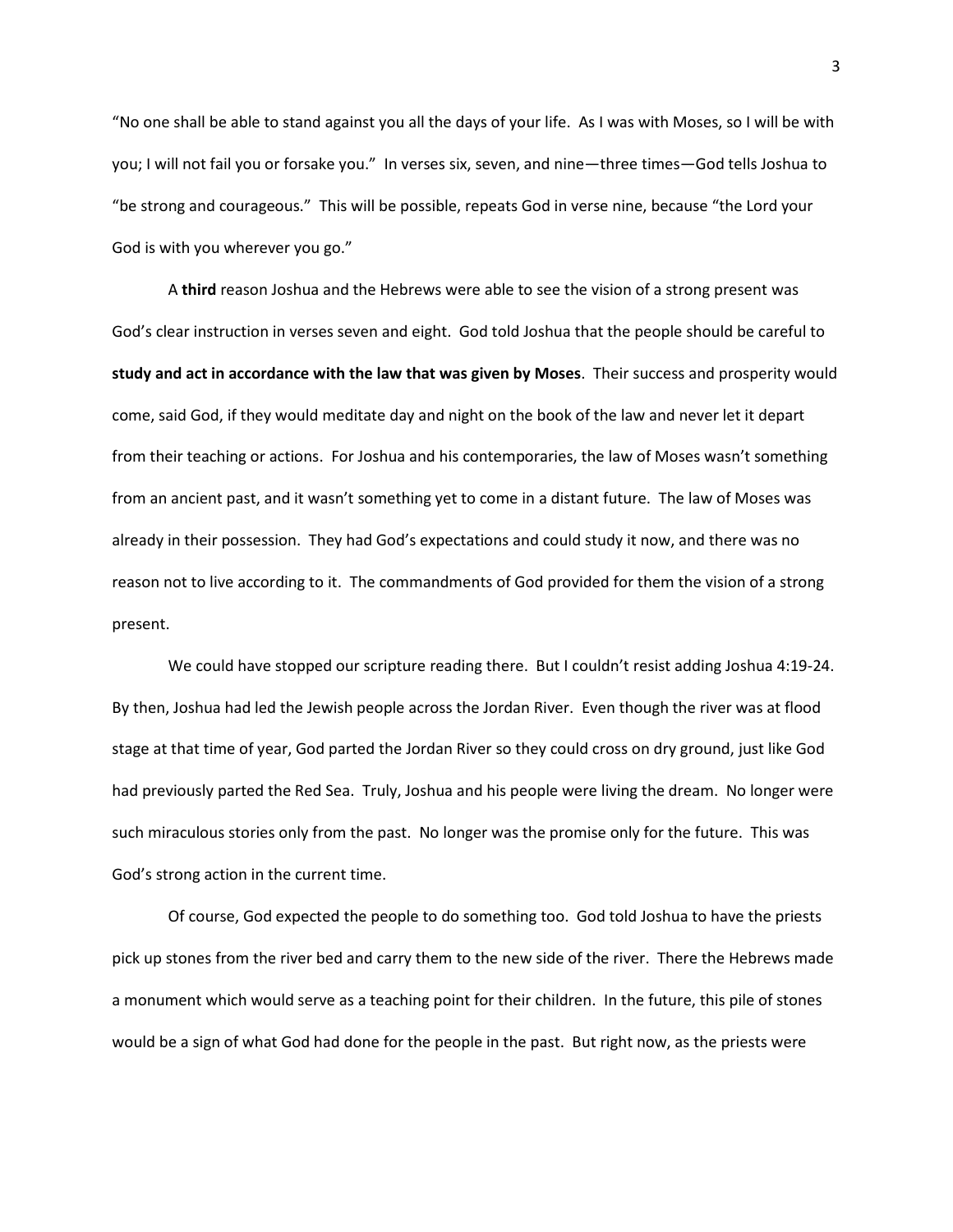carrying the river rocks to the Promised Land side of the river, this **monument was a very visible and very current celebration of the strength that God was giving them in the present time**.

So, we see the vision of a strong present in the Joshua story in four ways: 1) The time of promise is now. 2) God is with you wherever you go. 3) Study and act in accordance with God's laws. 4) And don't forget to celebrate your victory in such a way that it will be a visible teaching memorial for your children.

## *2-- THE VISION OF A STRONG PRESENT IN OUR FUMC STORY*

Now that we know the biblical story, it's time to apply it to us today. Just like Joshua, we can't leave God's promise in the ancient biblical past or think of it as something so far in the future that we'll never get to experience it ourselves. So let's imagine what it looks like to see the vision of a strong present right now in our First United Methodist Church.

Like Joshua, we can claim and celebrate the reality that God is working in and among us. The past had some wonderful successes, and we hope the future does too. But right now, with this generation, God is doing great ministry. Yesterday's successful Veterans Tribute Run and Chili Cook-off is just one example of how God is engaging us in the promise of ministry right now in this time. As Chairman Scott Warren could tell you, that was no small feat. It took powers almost as great as parting the Jordan River to get everything planned, organized, and accomplished. And yet, God did it through some visionary leaders and willing participants.

As big an effort as we put into the Veterans Tribute Run, that is only one of the many ways that we do ministry around here. Here's a quick review of some of the ways our congregation has been involved in serving God throughout this year of 2019 (PowerPoint pictures):

- January-February Souper Bowl of Caring food drive
- Faith and Poverty Day at the Capitol
- Volunteering at the UMCOR Depot
- Beekeeping Ministry
- Palm Sunday, Good Friday, and worship services throughout the year